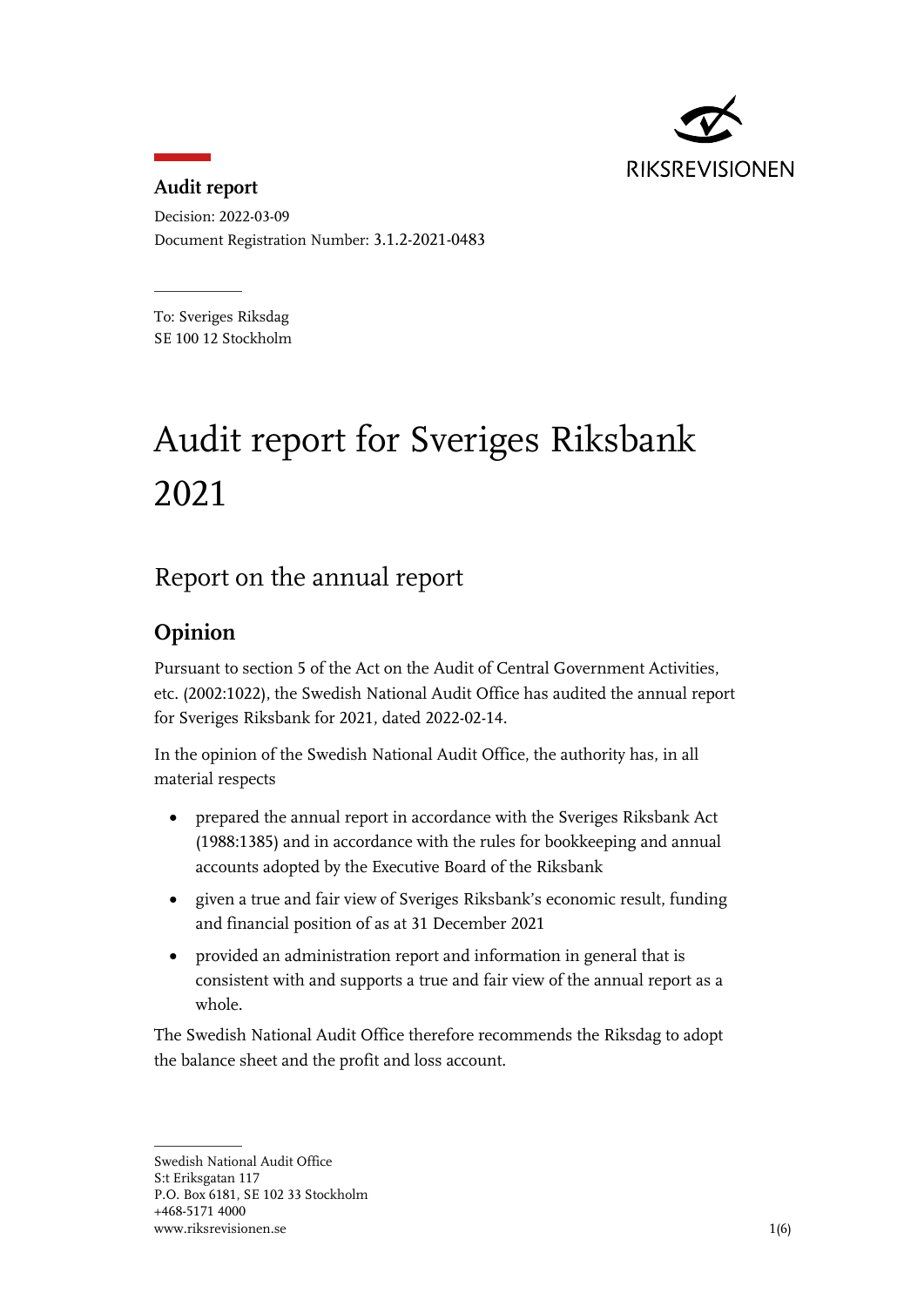#### **Basis for opinion**

The Swedish National Audit Office conducted its audit in accordance with the International Standards of Supreme Audit Institutions (ISSAI) and the Swedish National Audit Office's instructions for the audit of the profit and loss account and other information in the annual report (RRI). Our responsibility under these standards is described in more detail in the section Responsibility of the auditor. We are independent from the authority in accordance with ISSAI 130 Code of Ethics and have fulfilled our commitments in accordance with these ethical regulations. We believe that the audit evidence we have received is sufficient and appropriate to provide a basis for the Swedish National Audit Office's opinion.

#### **Responsibility of the Executive Board for the annual report**

The Executive Board is responsible for preparing an annual report that gives a true and fair view in accordance with the Sveriges Riksbank Act (1998:1385) and in accordance with the rules for bookkeeping and annual accounts adopted by the Executive Board. The Executive Board is also responsible for the internal governance and control they deem necessary to prepare an annual report that is free from material misstatement, whether due to fraud or error.

In preparing the annual report, the authority's management is responsible for its assessment of the authority's ability to continue operations. They shall disclose, when appropriate, circumstances that may affect the authority's ability to continue operations and to utilise the going concern assumption, unless there exists particular reason not to do so.

#### **Responsibility of the auditor**

Our objective is to obtain reasonable assurance that the annual report as a whole does not contain material misstatement, whether due to fraud or error, and to present an auditor's report containing the statement of the Swedish National Audit Office. Reasonable assurance is a high degree of assurance but is no guarantee that an audit conducted in accordance with ISSAI and RRI will always discover material misstatement if such is present. Misstatement may arise due to fraud or error and is considered to be material if, together or separately, it can reasonably be expected to affect the economic decisions made by the user on the basis of the annual report.

As part of an audit in accordance with ISSAI, we use professional judgement and apply an approach of professional scepticism throughout the entire audit. Furthermore,

 we identify and assess risks of material misstatement in the annual report, whether these are due to fraud or error, design and perform our audit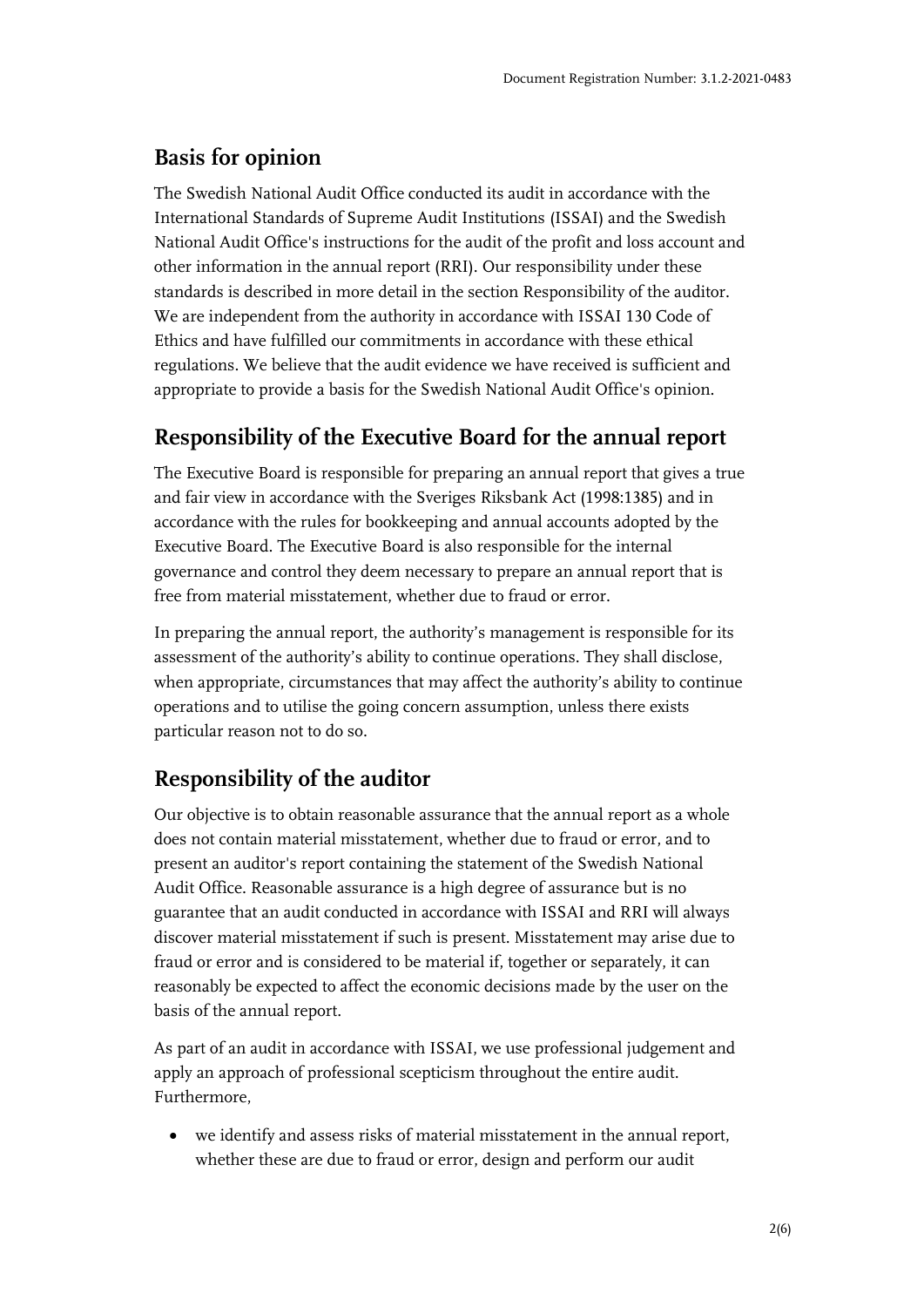procedures on the basis of these risks, among others, and obtain audit evidence that is sufficient and appropriate to form a basis for our opinion. The risk of not detecting a material misstatement due to fraud is higher than it is for a material misstatement due to error, as fraud may involve collusion, falsification, wilful omissions, false information or neglect of internal governance and control

- we obtain an understanding of that part of the authority's internal governance and control that is significant to our audit so as to design audit procedures that are appropriate in the circumstances, but not to express an opinion on the effectiveness of the authority's internal governance and control
- we evaluate the appropriateness of the accounting principles used and the reasonableness of estimates used by management in the annual report and related disclosures
- we draw a conclusion on the appropriateness of management using the going concern assumption in the preparation of the annual report. We also draw a conclusion, with basis in the acquired audit evidence, as to whether there is any material uncertainty related to such events or conditions that may lead to significant doubts about the authority's ability to continue operations. If we conclude that there is a substantial element of uncertainty, our auditor's report shall draw attention to the disclosures in the annual report concerning this material uncertainty and the assessment made or, if such information is insufficient, we shall modify our opinion on the annual report
- we evaluate the overall presentation, structure and content of the annual report, including the disclosures, and whether the annual report reasonably represents the underlying transactions and events in a manner that provides fair presentation.

As part of an audit in accordance with RRI, we plan and perform the audit so as

- for essential information of financial or non-financial nature given in the administration report, to obtain sufficient and appropriate audit evidence that such information has been prepared, together with the other parts of the annual report, with a view to providing an accurate picture of operations based on the rules
- for other information, to assure ourselves that this is consistent with the other parts of the annual report and free from material misstatement, based on our knowledge of the authority.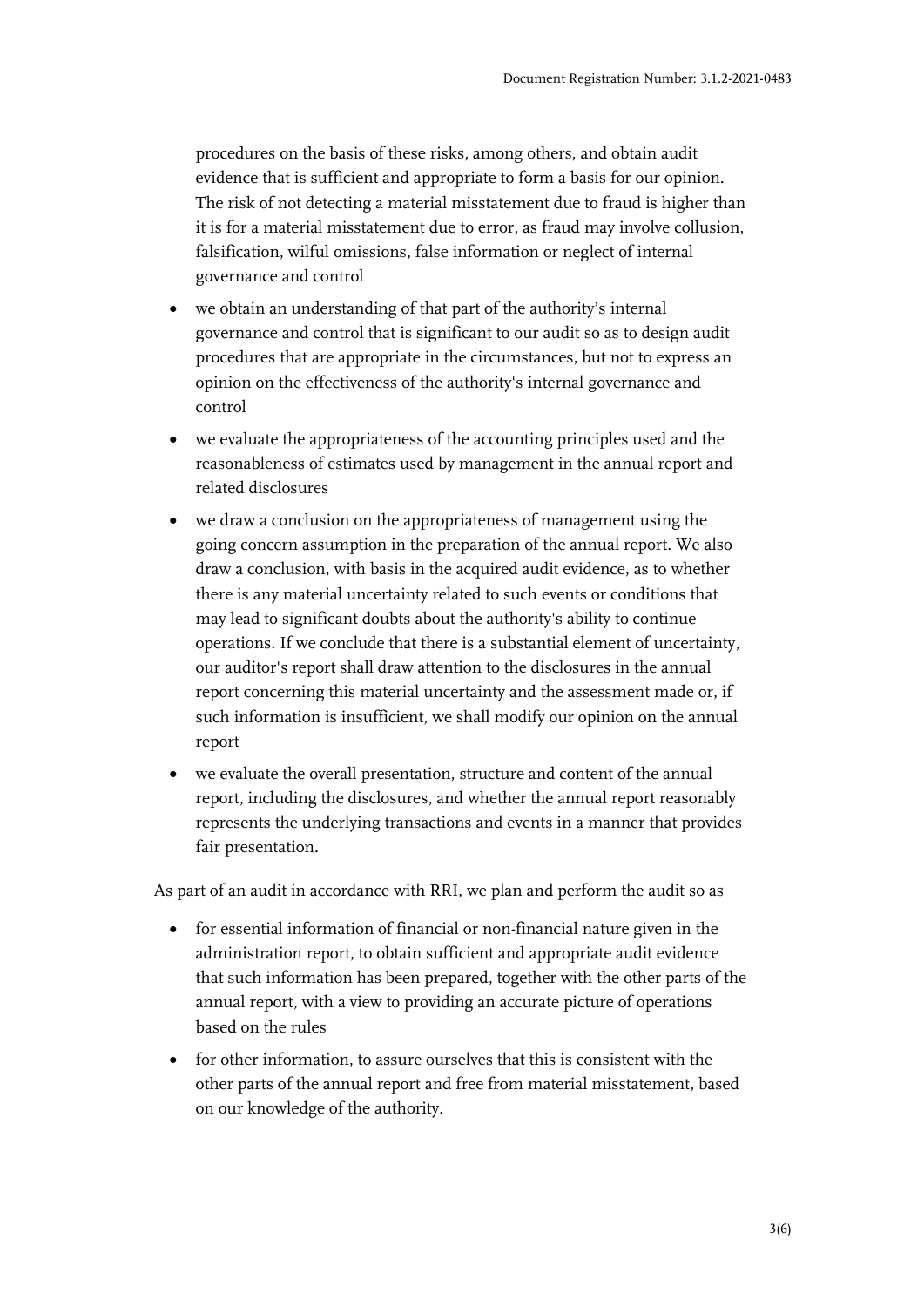Our communication with management includes the planned scope and focus of the audit, and significant results of the audit, including any significant deficiencies in internal governance and control that we have identified.

# Report on other requirements in accordance with laws and other statutes

# **Administration of the General Council and the Executive Board**

In addition to the annual report, the Swedish National Audit Office shall also express an opinion on the administration of the General Council and the Executive Board of Sveriges Riksbank for 2021.

# **Opinion**

On the basis of the audit procedures undertaken, the Swedish National Audit Office recommends to the Riksdag that the General Council of the Riksbank be discharged from liability for its activities and that the Executive Board be discharged from liability for its administration of the Riksbank in 2021.

# **Basis for opinion**

We have carried out our audit in accordance with ISSAI and RRI. Our responsibility under these is described in more detail in the section Responsibility of the auditor.

We believe that the audit evidence we have received is sufficient and appropriate to provide a basis for the Swedish National Audit Office's opinion.

# **Responsibility of the General Council and the Executive Board**

The General Council and the Executive Board are responsible for the administration under the Sveriges Riksbank Act (1988:1385).

# **Responsibility of the auditor**

The responsibility of the Swedish National Audit Office is to express an opinion with reasonable assurance based on its audit. The Swedish National Audit Office carried out this audit in accordance with ISSAI, with the application of relevant parts of RevR 209: Management audit.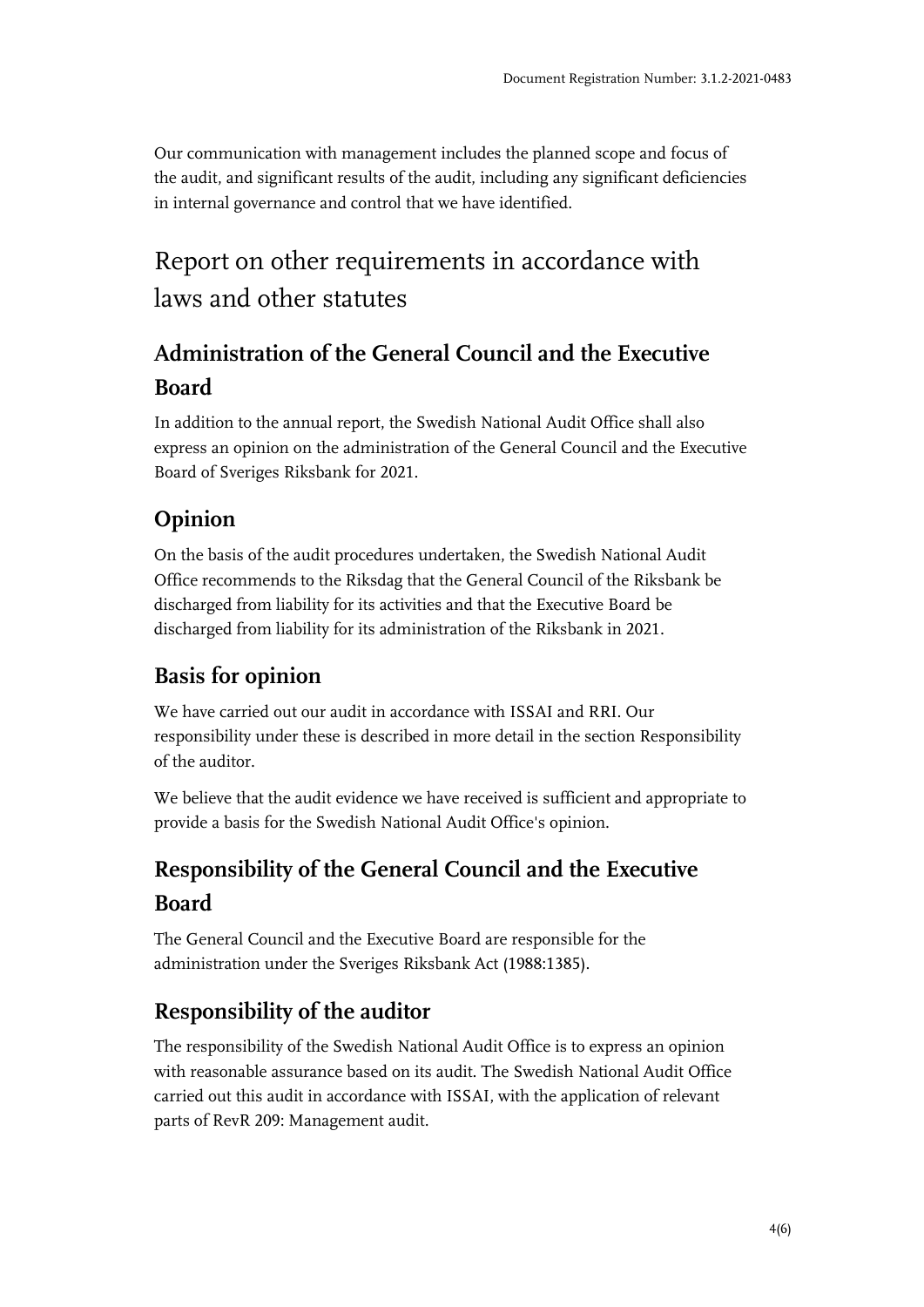As a basis for the Swedish National Audit Office's opinion concerning discharge from liability, the Swedish National Audit Office has examined significant decisions, actions taken and circumstances of the Riksbank to be able to determine the liability, if any, to the Riksbank of any member of the General Council or Executive Board. Our audit covered

- the Rules of Procedure, instructions and any division of duties of the General Council and the Executive Board
- the essential administrative measures undertaken by the Chairperson of the General Council and the Governor of the Riksbank
- supervision of the organisation to ensure that bookkeeping, management of funds and economic conditions in general are subject to satisfactory internal control. Supervision also covers risk-taking, other risk exposures and protection against risk
- measures to ensure the legal accounting and prudent management of funds, including the appropriate organisation, including responsibilities, systems and procedures for handling receipts and accounts, monitoring, supervision and control of accounting records and financial statements including adaptation to new conditions
- management's ongoing assessment of the bank's financial situation
- the work of the General Council and the Executive Board on minutes, decisions and decision-making material
- individual management measures which, with regard to the scope and nature of the bank's activities are of an unusual nature and of major importance
- other areas resulting from the bank's operations and the provisions of the Sveriges Riksbank Act (1988:1385).

# **The Executive Board's assessment of internal governance and control**

#### Opinion

In our audit of the annual report, we have found nothing to indicate that management's assessment of internal governance and control has not complied with the Sveriges Riksbank Act (1988:1385).